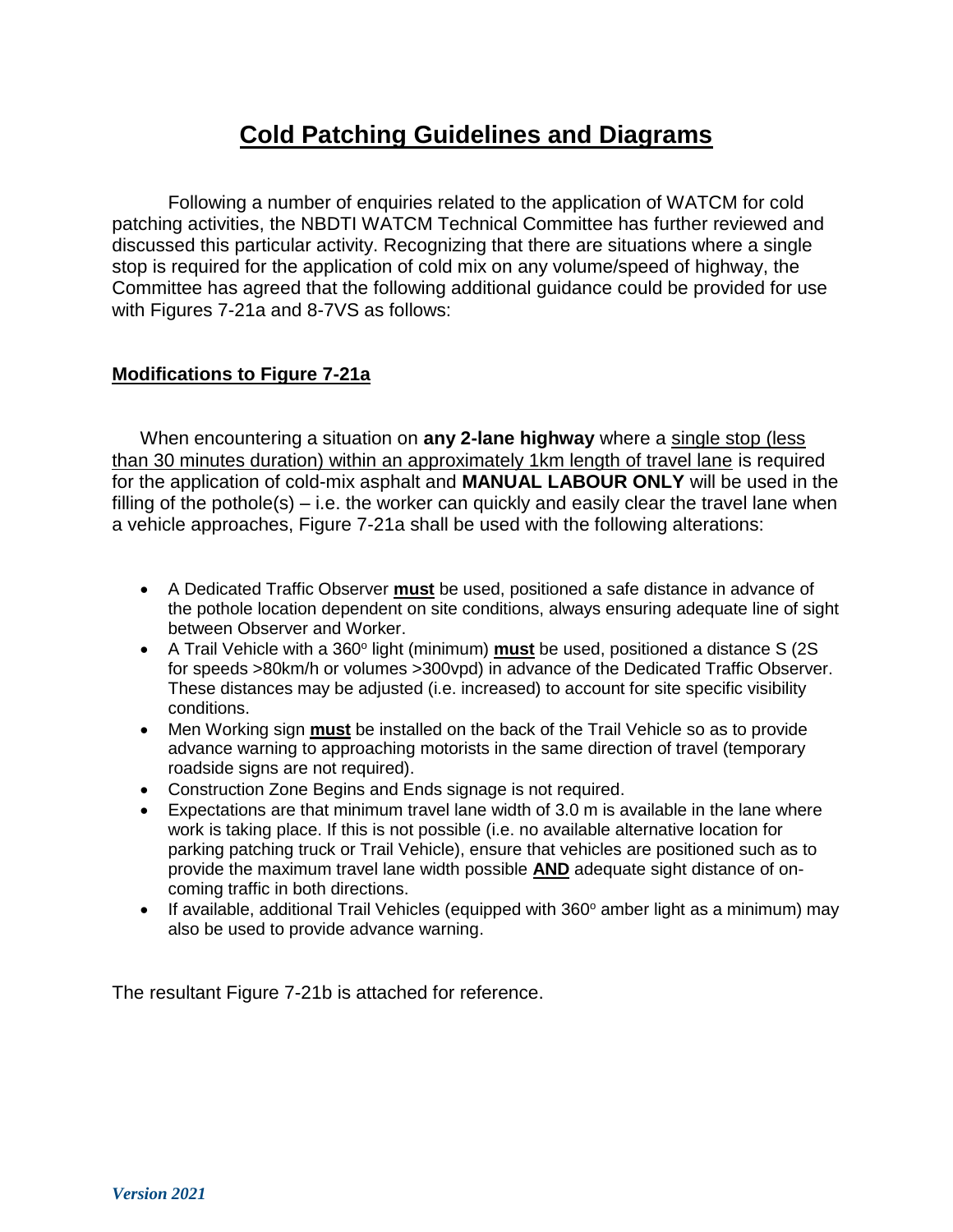## **Modifications to Figure 8-7VS**

When encountering a situation on any multi-lane highway where a single stop (less than 30 minutes duration) within an approximately 1km length of travel lane is required for the application of cold-mix asphalt and **MANUAL LABOUR ONLY** will be used in the filling of the pothole, Figure 8-7VS shall be used with the following alterations:

- A Dedicated Traffic Observer **must** be used, positioned a safe distance in advance of the pothole location dependent on site conditions, always ensuring adequate line of sight between Observer and Worker.
- Buffer Vehicle is located distance B in advance of the Dedicated Traffic Observer, ensuring the Observer has adequate line of sight to on-coming traffic.
- Delineators are not required to be installed.

The Resultant Figure 8-7VSa is attached for reference.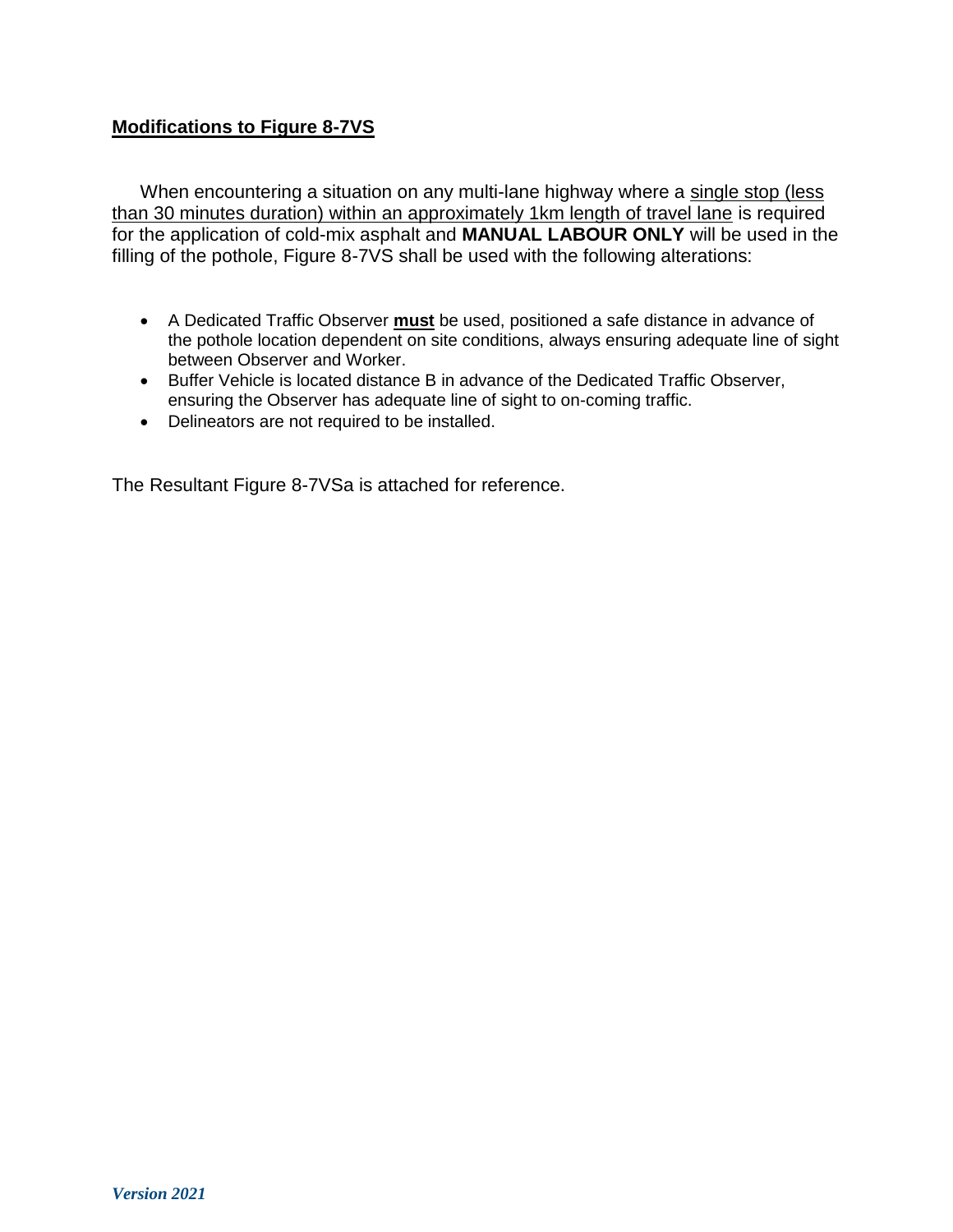# **Note:**

Dedicated Traffic Observers are used to monitor oncoming traffic and warn worker(s) of potential hazards or threats during activities that require a worker to be on or near the travelled lane for only a very brief period. This means:

- They must be located in a position with a clear view of traffic so they are **NOT** sitting in a vehicle
- The means which they will use to warn the workers MUST be determined before the work activity begins
- They are **NOT** engaged in any other activity while monitoring traffic

In addition, please ensure **ALL** Dedicated Traffic Observers have attended a WATCM awareness session, information available at:

- ENGLISH -

[https://www2.gnb.ca/content/dam/gnb/Departments/trans/pdf/en/RoadsHighways/WATCM/](https://www2.gnb.ca/content/dam/gnb/Departments/trans/pdf/en/RoadsHighways/WATCM/WATCM-Awareness-e.pdf) [WATCM-Awareness-e.pdf](https://www2.gnb.ca/content/dam/gnb/Departments/trans/pdf/en/RoadsHighways/WATCM/WATCM-Awareness-e.pdf)

- FRENCH -

[https://www2.gnb.ca/content/dam/gnb/Departments/trans/pdf/fr/routeautoroute/GSTRsensibi](https://www2.gnb.ca/content/dam/gnb/Departments/trans/pdf/fr/routeautoroute/GSTRsensibilisation.pdf) [lisation.pdf](https://www2.gnb.ca/content/dam/gnb/Departments/trans/pdf/fr/routeautoroute/GSTRsensibilisation.pdf)

**This additional guidance is provided on a trial basis, to be closely monitored and audited to ensure it is being applied appropriately.** If it appears that inappropriate Technical Judgement is being applied and these alternative Traffic Control guidelines are being over-used, their use will be immediately stopped. Please remember that all measures identified in the WATCM are identified as MINIMUM requirements, and are recommended as the most appropriate traffic control for specific situations in an effort to ensure that all staff are able to return home safely at the end of the work day.

Feedback on these two modified diagrams is strongly encouraged, please send all feedback to [WATCM-GSTR@gnb.ca](mailto:WATCM-GSTR@gnb.ca) .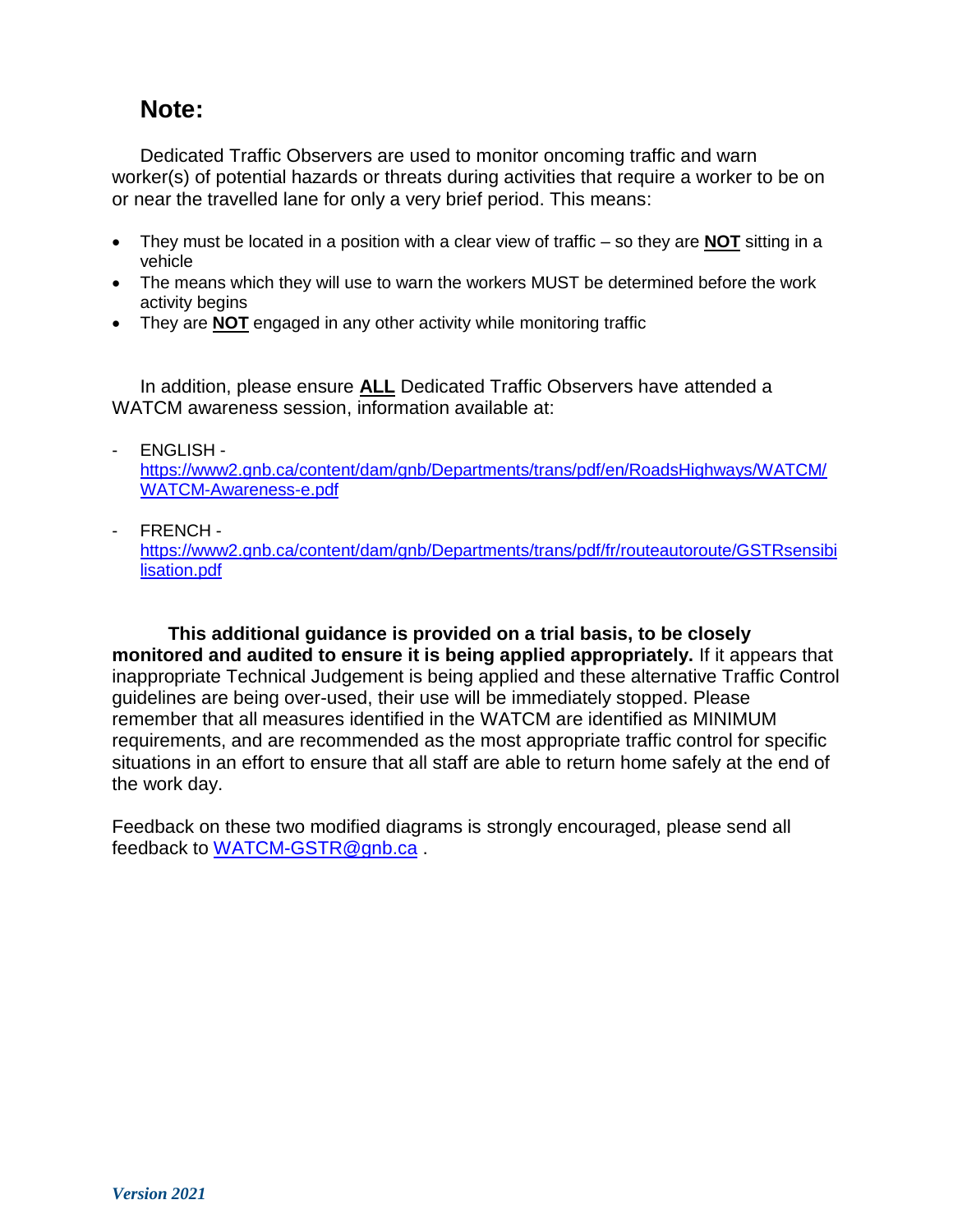#### **NOTES:**

- 1. Manual labor only. No compaction vehicles allowed.
- 2. Not for use during peak traffic hours
- 3. Dedicated Traffic Observer positioned within a safe distance dependent on site conditions.
- 4. A minimum 3.0m useable road width must be maintained in the lane in which work is taking place.
- 5. Not for use on Climbing Lanes.
- 6. The length of the Activity Area shall not exceed 1 km.
- 7. All work equipment shall be equipped with 360° amber flashing light.
- 8. Trail Vehicle positioned a distance S (or 2S for V>80km/h or vpd>300) must be used in advance of the Dedicated Traffic Observer.
- 9. Trail Vehicle shall have a Road Work Sign attached to the rear.
- 10. An additional Trail Vehicle may be used based upon site specific conditions such as restricted sight distances.

(See NOTE #4)

**Modified Cold Mix Patching Very Short Duration (less than 30 min) All Volumes**

| v | 50 | 60-70 | 80-90 | 100-110 |
|---|----|-------|-------|---------|
| S | 50 | 75    | 100   | 150     |

**V – Existing Speed Limit (km/h)**

**S – Minimum Sign Spacing (m)**



**Figure 7-21b**